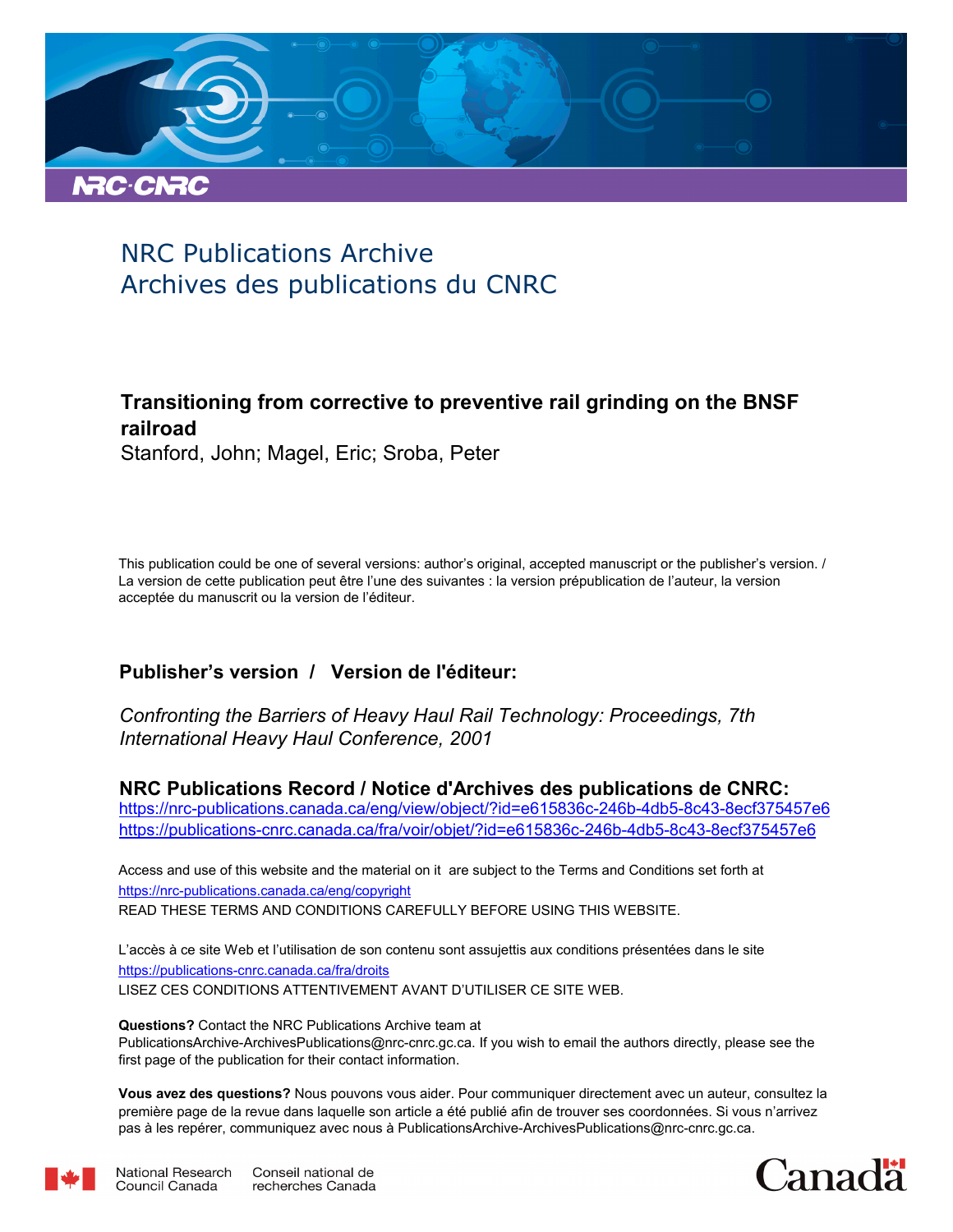# **Transitioning from Corrective to Preventive Rail Grinding on the BNSF Railroad**

**John Stanford – Manager Rail Maintenance, Burlington Northern Santa Fe Railroad Eric Magel - Senior Engineer, National Research Council Canada Peter Sroba – Senior Engineer, National Research Council Canada** 

In 1998, BNSF started transitioning their rail from a corrective state of wear and surface fatigue back to the favored preventive state. The National Research Council of Canada developed a unique rail-grinding strategy called Preventive-Gradual to effect the transition. This strategy was shown to extend rail life through reduced wear. The rail was restored to a superior surface condition, grinder productivity increased, and cost per finished mile decreased. Techniques for managing preventive grinding programs are reviewed, and methods to optimize the preventive-gradual strategy through rail profile design, grinding pattern refinement, and determination of the optimal wear rate are presented.

**Index Terms:** Rail, Grinding, Preventive-Gradual

## **1.0 INTRODUCTION**

The 54,700 km (34,000 mile) Burlington Northern Santa Fe Railroad (BNSF) was formed through a merger in 1995 of the Burlington Northern Railroad (BN) and the Santa Fe Railway (ATSF). This North American heavy haul coal, grain, intermodal and bulk commodity railroad extends from Chicago to the North American West Coast and from Canada to Mexico. Traffic density, speeds and axle loads have continuously increased over the years as BNSF improves operating efficiencies. These increases have brought about a corresponding increase in the challenge of maintaining BNSF's infrastructure safely and efficiently, especially in the field of rail maintenance. BNSF has found rail grinding to be an essential tool in maximizing the life of its most costly asset – rail. This paper presents the techniques developed by BNSF and the National Research Council Canada (NRC) to maximize BNSF's return on investment in its rail grinding program.

#### **1.1 BNSF Rail Grinding History**

Rail grinding has been an important component of the BNSF rail maintenance program for the last 40 years [1]. The BN began grinding in the 1960's to remove corrugation and head flow. By 1987 BN's grinding program had evolved to a corrective profile grinding strategy on curves at 31.5 million gross tonnes (mgt) (35 million gross tons) (MGT) intervals, grinding to a strong 2 point contact between the wheel and the rail. The rail surface was in good condition, however rail-wear rates were excessive because of the contact profile.

BN modified its grinding policy in 1988 to introduce a conformal one-point wheel/rail contact condition in order to reduce rail-wear rates. Grinding intervals were lengthened to as much as 81 mgt (90 MGT) and grinding speed increased by 40%. The increased grinding speed, longer grinding intervals and reduced grinding of the gage-corner led to increased fatigue damage on curves, and detail fracture rates increased dramatically (figure 1).



**Figure 1: Total Main Track Detail Fractures on BNSF By Year.** 

In 1991 the BN changed its grinding approach again, instituting a mild 2 point contact profile utilizing the NRC-Loram BAR gage templates designed by the National Research Council Canada (NRC), and curve grinding intervals of 16 to 36 mgt (18 to 40 MGT) were implemented. By 1995 the BN had fully established a preventive grinding program. The rail surface was again in good condition and curve detail fracture rates had declined.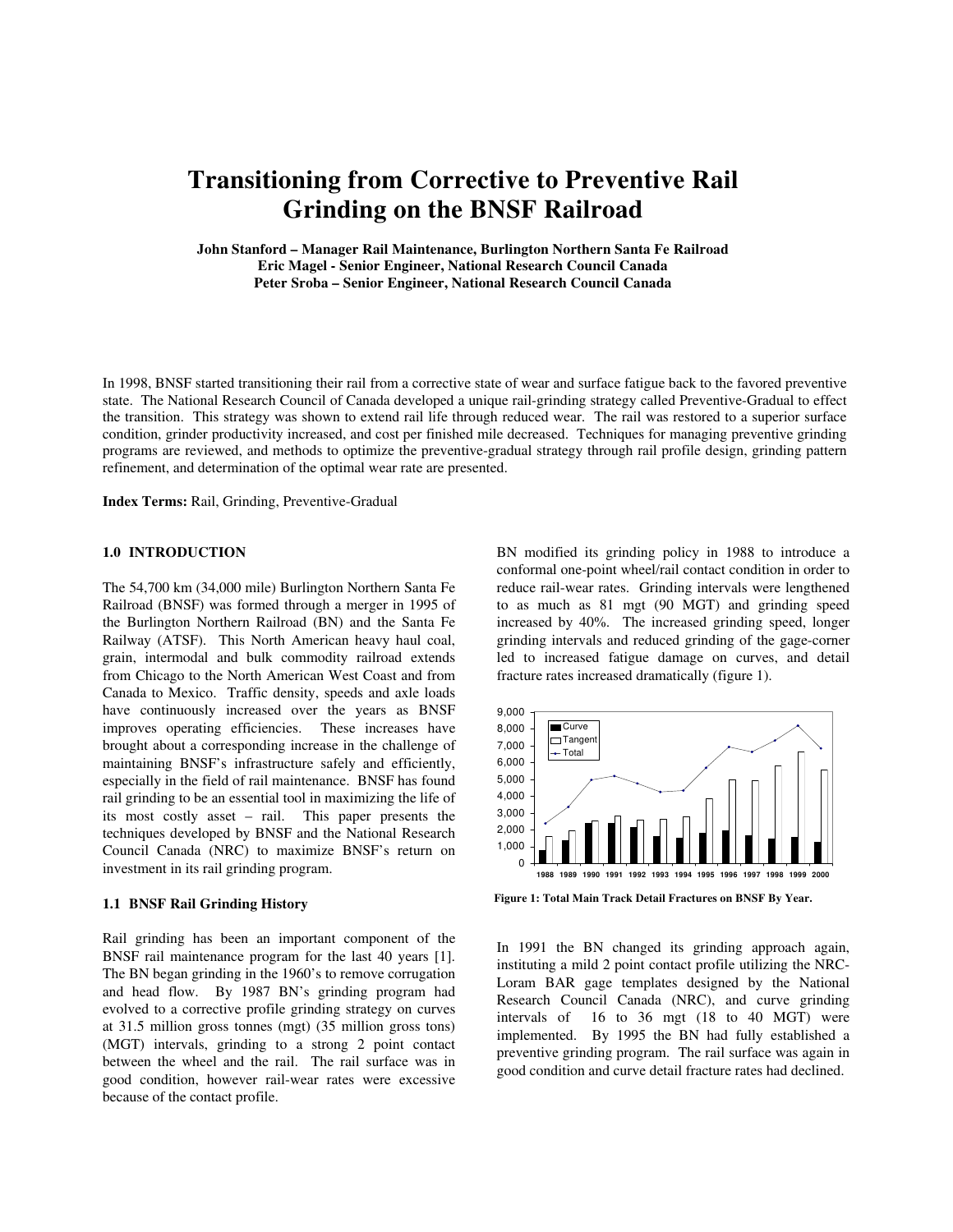The merger of the BN and the ATSF in 1995 to form the BNSF brought traffic, tonnage and territory increases, however without a proportional increase in grinding resources. Track time available for grinding steadily decreased, resulting in additional lost productivity. By the end of 1997 BNSF had slipped back to a corrective grinding strategy as grinding intervals fell to 54 to 181 mgt (60 to 200 MGT). Rail condition deteriorated rapidly, and detail fracture rates on tangent rail had increased by 76% over 1994 levels (figure 1).

# **1.2 The Cost of Corrective Grinding**

BNSF and many other railroads have demonstrated that preventive grinding is the most effective rail maintenance practice [1, 2]. Preventive grinding is characterized by frequent, high speed grinding in a predominantly single pass operation. Even in the best premium rail, micro-cracks develop at the most stressed portion of the rail surface within 4.5 to 7 mgt (5 to 8 MGT). These cracks grow very slowly in their early stages, however their growth rate accelerates with time. The preventive grinding strategy addresses the damaged surface of the rail before the cracks enter their stage of rapid growth. The rail surface is maintained to control contact stress and promote wheelset steering, while retaining its work hardened layer to resist crack initiation and growth.

Corrective grinding in contrast utilizes infrequent, low speed, multiple pass grinding to address visible and often severe rolling contact fatigue damage. Rail profile on sharp curves deteriorates within 18 mgt (20 MGT), thus subjecting the rail to higher contact stresses for longer intervals and resulting in very deep cracks. Rail profiles with additional relief on the gage-corner must be utilized to prevent excessive gage-corner contact as the profile deteriorates, resulting in accelerated wear rates. The heavy metal removal required in corrective grinding removes the work hardened layer of the rail, further accelerating wear and profile deterioration.

Tests conducted on BN and BNSF demonstrate wear rates (combined grinding and wear) on sharp curves up to 45% higher under corrective grinding than with preventive grinding. Annual grinding passes required to maintain curves are up to 35% higher with corrective grinding [1, 3].

Corrective grinding also results in reduced efficiency in the utilization of the grinding equipment. Track occupancy time for performance of maintenance tasks is at a premium on heavy haul railroads. Maximum track window length on BNSF is often 2 hours or less on heavy traffic single track lines. Because of the multiple corrective passes required in corrective grinding, track segments often cannot be completed in one track window - resulting in significant travel time to clear for traffic. On BNSF, grinding equipment in work mode must travel at a speed able to stop within half the range of vision short of obstructions. On heavily curved territory maximum safe travel speeds are often 16 kph (10 mph) or lower.

Table 1 examines grinding equipment utilization on a heavily curved single track segment on BNSF under preventive and corrective strategies. This segment is 17.7 km (11 miles) long with 27 sharp curves totaling 11.3 km (7.0 miles). Locations to clear equipment for traffic are available at each end of the segment. Table 1 shows that in this example corrective grinding requires 59% more time than preventive grinding to grind the curves in the segment. In practice the preventive grinding efficiency is even greater, as fewer passes per year would be required than for corrective, and higher grinding speeds could be utilized.

| Table 1: Track Time Comparison of Preventive and Corrective |  |
|-------------------------------------------------------------|--|
| Grinding                                                    |  |

|                            | Preventive             | Corrective             |
|----------------------------|------------------------|------------------------|
| Curve Passes / cycle       |                        | 4                      |
| Cycles per year            | 4                      |                        |
| Grinding speed             | $9.6$ kph $(6$ mph $)$ | $9.6$ kph $(6$ mph $)$ |
| Travel speed               | 16 kph (10 mph)        | 16 kph (10 mph)        |
| Time to reverse direction  | n/a                    | .75 min / $pass$       |
| Grinding time per cycle    | $70 \text{ min}$       | 362 min                |
| Travel time per cycle      | 34 min                 | 300 min                |
| Total track time per cycle | $104 \text{ min}$      | 662 min                |
| Number 2 hr windows/cycle  |                        | 6                      |
| Number of 2 hr windows/yr  | 4                      | 6                      |
| Total track time per year  | $416$ min              | 662 min +59%           |

# **2.0 TRANSITIONING FROM CORRECTIVE TO PREVENTIVE GRINDING**

In 1997 BNSF recognized the need to re-establish a preventive grinding program. Traditional methods of implementing preventive grinding programs required significant short-term increases in grinding resources to first restore all of the rail to a good profile and clean surface condition before preventive cycles could be implemented. This was not a practical alternative for BNSF however as no additional funds were available to support the initial increase in grinding required.

BNSF contacted the National Research Council Canada for assistance in developing a preventive grinding program. The NRC was tasked to formulate a strategy for transitioning an entire territory from a corrective to a preventive mode. BNSF specified that any strategy developed must prove its economic benefits over current practices, produce rapid results, and be accomplished without any increase in the annual grinding budget. In response to these requirements NRC developed a new grinding strategy termed "preventive-gradual" [3].

# **2.1 The Preventive-Gradual Grinding Strategy**

The preventive-gradual grinding strategy involves embarking straight onto preventive grinding intervals from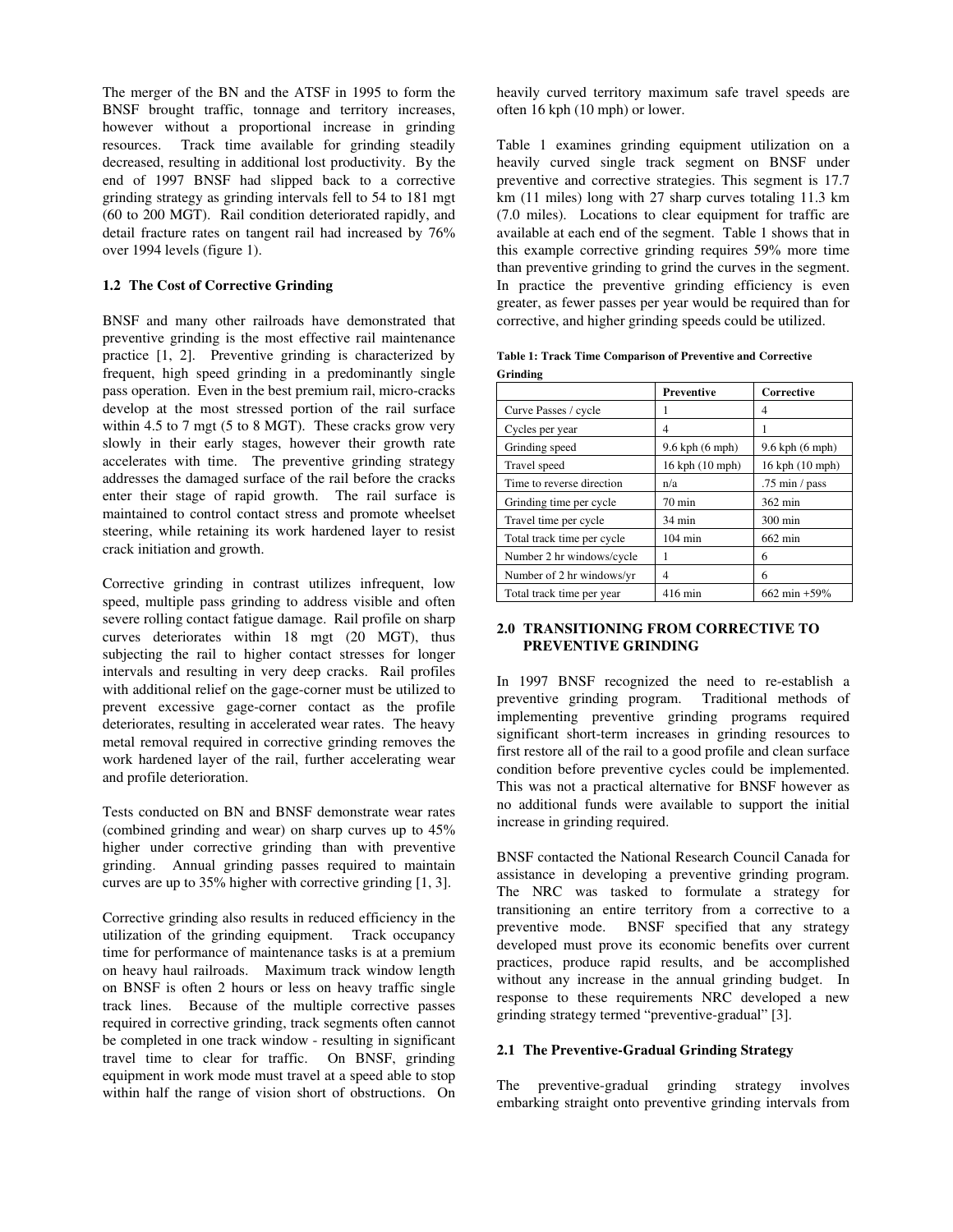the current corrective scheme without first undertaking the expensive task of "cleaning" all the rail. The rail is transitioned to the desired profile and crack-free state on a gradual basis. This strategy starts with frequent one-pass grinding as with traditional preventive grinding, but with additional metal removal each pass – a method that only becomes feasible with today's modern high-performance grinding equipment. The objective is to immediately gain the benefits of an optimized preventive grinding strategy while gradually catching up to the profile and surface cracks.

Figure 2 shows the staged profiling and crack removal process. The desired NRC rail profile is achieved in Stage 1 of the strategy with one to three passes. Stage 2 includes the next one to three cycles, which gradually stop the initiation of new cracks. The final stage consists of a further one to three cycles to remove the remaining inactive cracks to produce a clean rail surface. The entire process typically takes three passes on tangent and shallow curves, and up to nine passes on sharp curve low-rails.



**Figure 2: Staged Crack Removal with the Preventive-Gradual Strategy** 

Two essential components of the preventive-gradual strategy are effective lubrication and proper track gage. Lubrication significantly reduces lateral forces in a curve, essential to keeping contact stresses on the rail at manageable levels [4]. Wide gage in curves causes the false flange on hollow wheels to come in contact with the running area of the low rail, resulting in very high contact stresses and poor wheelset steering.

### **2.2 The Pacific Northwest Grinding Initiative**

BNSF implemented the preventive-gradual strategy on its Pacific Northwest (PNW) corridor in February 1998 [2]. This territory consists of 8,300 track-km (5160 track miles) with annual tonnage over the core routes of 27 mgt (30) MGT) to 81 mgt (90 MGT). A significant proportion of the track consists of sharp curves on concrete ties with heavy mountain grades. Rail in sharp curves is predominantly 136RE deep head-hardened premium rail. One 88 stone rail grinder maintains this corridor. The PNW was selected because it was determined to be the most demanding of BNSF's four grinding territories, and most likely to rapidly demonstrate the success or failure of the preventive-gradual strategy.

At the onset of the program BNSF and NRC formed a project management team consisting of representatives from BNSF engineering and field departments, NRC and the grinding contractor to bi-weekly monitor and direct the program's progress. Training sessions were held with BNSF field maintenance personnel to explain the project goals and requirements. Monitor and test sites were established to track performance of the program. NRC examined these sites before and after each grind cycle to track performance and collect wear and grinding data for comparison to other grinding strategies.

Grinding cycle intervals were established of 13.5 mgt (15 MGT) on sharp curves 3.5 degrees or greater, 26 mgt (30) MGT) on mild curves and 41 mgt (45 MGT) on tangent track.

The preventive-gradual grinding strategy had begun demonstrating significant benefits by the end of the first year. Visible rail surface defects had decreased, 98% of the rail was at the desired profile, and test site measurements verified that rail wear and grinding costs were reduced compared to other grinding strategies [3].

## **3.0 INTERMEDIATE TRANSITION TO MAINTENANCE GRINDING**

While the preventive-gradual strategy was being tested on the PNW, the BNSF was still faced with the question of how to address the remainder of its railroad. As grinding intervals grew longer in 1996 and 1997 the grinding program became almost exclusively out-of-face - all tangent and curves ground each cycle. The complete tangent grind each cycle further lengthened the time required for each cycle, causing grinding intervals to fall further and further.

Improvement of rail surface condition on curves was identified as the highest initial priority. BNSF decided to decrease the interval between curve cycles by increasing the tangent cycle interval. A minimum cycle interval of 72 mgt (80 MGT) was established for tangent, with tangent cycles on each segment alternating with curve only cycles. With 75% of BNSF's track miles being tangent, this reduced the time required to complete each grinding cycle by 20%.

Grinder productivity improved through more efficient utilization of track time on the curve-only cycles, and passes per curve decreased as the cycle interval grew shorter. Total track time availability also increased through the ability to utilize shorter track windows. At the end of 1999 on BNSF's non-preventive grinding territories average cycle interval had been reduced by 30% from 56 mgt (62 MGT) to 38 mgt (42 MGT), passes per curve per cycle had declined from 3.9 to 2.2, and curve rail surface condition had improved.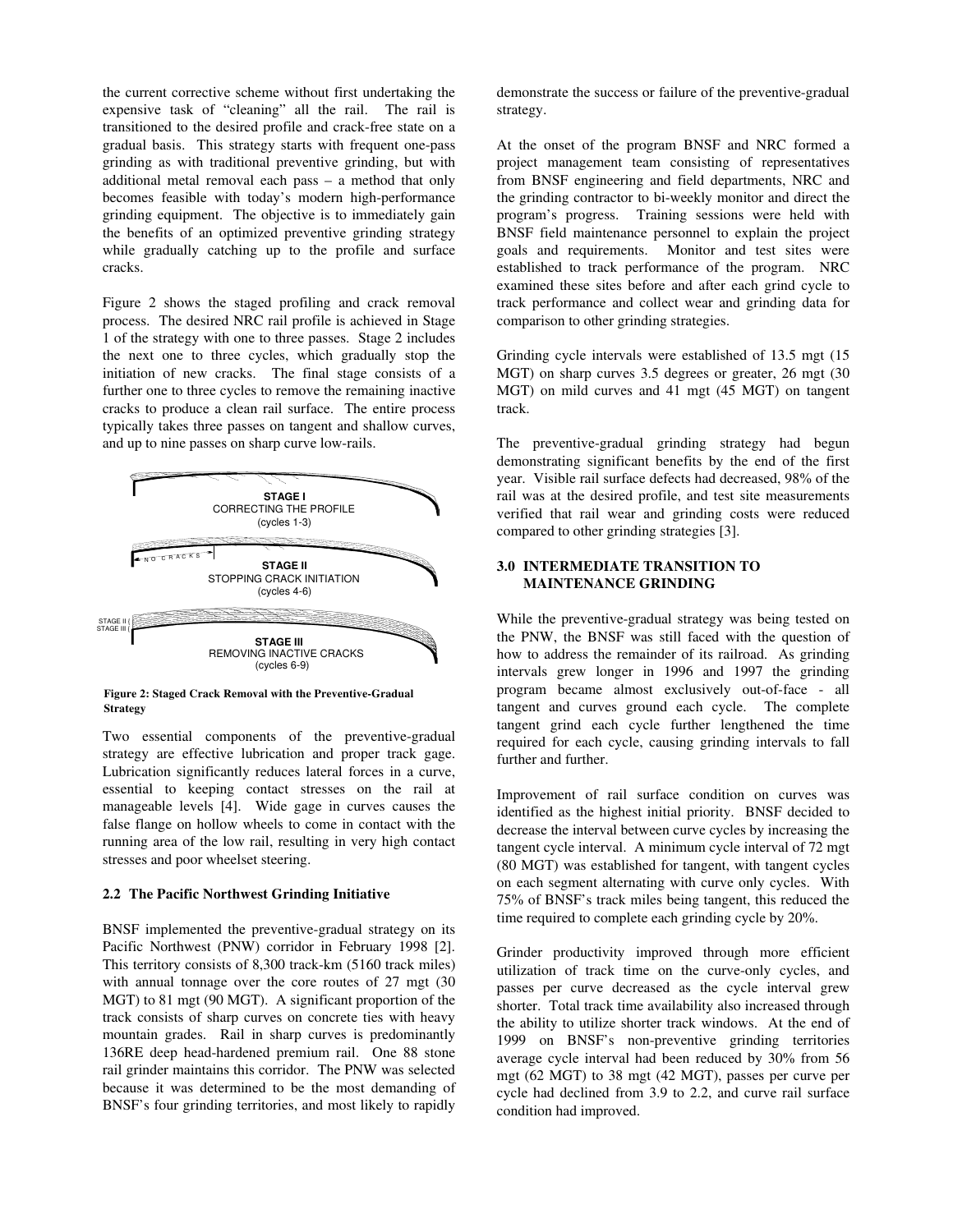Based upon the initial success of the PNW preventivegradual strategy in its first year, BNSF began expanding other grinder territories to the preventive-gradual strategy. In May 1999 BNSF implemented a second preventivegradual program on its 6760 track-km (4200 track-mile) Coal Loop corridor, serving the Powder River Basin coal fields in Wyoming and Montana. Annual tonnages on this corridor range from 54 to 300 mgt (60 to 330 MGT) on predominantly concrete tie track. A third 7240 track-km (4500 track-mile) program was instituted in August 2000 on BNSF's transcontinental main line between Los Angeles and Chicago. Since then, preventive-gradual programs on additional lines with heavy curvature have been added to BNSF's other grinder territories.

The intermediate maintenance grinding transition helped accelerate the 'gradual' phase when the preventive-gradual strategies were adopted, though this was not as cost effective as direct adoption of preventive-gradual would have been.

# **4.0 MANAGING THE PREVENTIVE-GRADUAL GRINDING PROGRAM**

The benefits of preventive-gradual grinding demonstrated in the first year of the PNW initiative would not have been possible without vigilant management of the grinding program. Cycle intervals, grinding pattern selection, and rail condition were closely monitored throughout the program and adjusted to meet changing conditions.

### **4.1 Grinder Scheduling**

Maintaining the appropriate cycle interval on each line ground is the most critical factor in the success of any preventive grinding program, and even more so for preventive-gradual. It can also prove to be most daunting.

Arrangement of the grinding territory in a loop, with the annual tonnage on individual lines even multiples of a base tonnage, is the best configuration to minimize equipment travel and variance from the desired interval. Unfortunately most railroad's physical characteristics seldom match this ideal. In the case of the PNW the core loop had a relatively constant tonnage level throughout, however some segments of the loop had a very low percentage of sharp curves and several segments radiated outward from the loop like spikes, both resulting in increased equipment travel times.

It was found that for some locations it was more economical to continue grinding sharp curves correctively. The increased passes and rail wear were offset by savings in travel time. Because BNSF operating rules dictate slower travel speeds for equipment in work mode than when deadheading from terminal to terminal, it was even economical in some cases to travel over sharp curves without grinding. A simple economic model was developed to aid in determining if a sharp curve cycle should be used. On lines which must be traversed regardless of the grinding plan, selecting the minimum of equations (1) and (2) yields the lowest cost:

$$
C_{prev} = C_{day} V_{work} D + L_{sharp} C_{prevgrind}
$$
 (1)

$$
C_{corr} = C_{day} V_{tvl} D + 3 L_{sharp} C_{grindcorr} + k C_{rail} L_{sharp}
$$
 (2)

| Where | $C_{prev}$        | $=$ Cost to grind sharp curves preventive                  |
|-------|-------------------|------------------------------------------------------------|
|       | $C_{corr}$        | $=$ Cost to grind sharp curves corrective                  |
|       | $C_{day}$         | $=$ Equipment operation cost per day                       |
|       | $C_{grindprev}$   | = Grinding cost per distance ground                        |
|       |                   | $C_{\text{grindcorr}}$ = Grinding cost per distance ground |
|       | $C_{\text{raid}}$ | $=$ Rail relay cost per length                             |
|       | D                 | $=$ Distance to travel                                     |
|       | $L_{sharp}$       | $=$ Length of all sharp curves                             |
|       | $V_{\it work}$    | $=$ Travel speed in work mode (dist/day)                   |
|       | $V_{\nu l}$       | $=$ Travel speed in travel mode (dist/day)                 |
|       | k                 | = Parameter for increased rail wear per                    |
|       |                   | corrective cycle (0.01 on BNSF)                            |

On lines which would be traveled only if the sharp curve cycle is ground, the minimum of equations (3) and (4) would apply:

$$
C_{prev} = 2 C_{day} V_{work} D + L_{sharp} C_{prevgrind}
$$
 (3)

$$
C_{corr} = 3 L_{sharp} C_{grindcorr} + k C_{tail} L_{sharp}
$$
 (4)

BNSF also developed a software scheduling model to aid in tracking and managing cycle intervals. The model projected the number of days required to grind each subdivision based upon curve characteristics of the line, the type of grinding being done, and historical track time availability and equipment utilization. The accumulated tonnage between grinding intervals was then projected over a two year schedule time span to identify areas and times where a cycle failure might occur. This model proved essential to projecting the long term ramifications of any deviation or change to the schedule, allowing decisions to be made accordingly.

Even with the best planning however, events can occur which cause a grinding cycle to be skipped on a track segment. In its three years of experience with preventivegradual BNSF has had to contend with track maintenance blitzes, derailments, rockslides, and National Forrest closures due to extreme fire danger. In these situations the important factor is to maintain the cycle intervals on the remainder of the program. BNSF's experience is that if the segment skipped is less than 5% of the total program length then it can be addressed with additional work on the next cycle without affecting the program as a whole.

## **4.2 Cycle Intervals**

The preventive-gradual cycle intervals were initially selected based upon past preventive intervals [2], the improved metal removal capabilities of today's grinding equipment, and on recent studies by the Association of American Railroads [5]. These studies suggested that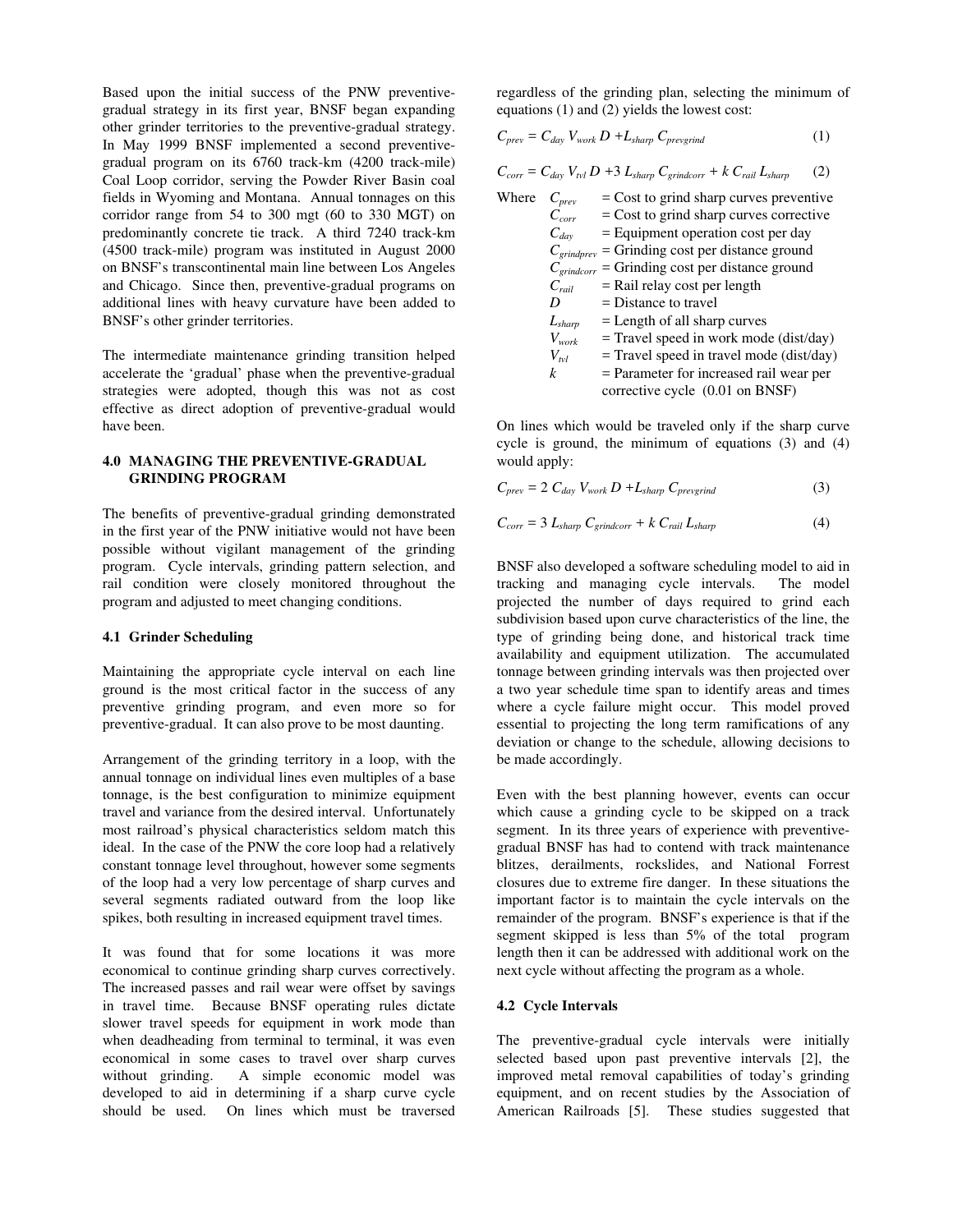newer premium steels could survive longer in track without developing surface fatigue and plastic flow due to improved hardness and cleanliness.

# *4.2.1 Sharp Curves*

Curve inspections prior to each grinding cycle revealed that visible fatigue damage on premium rail in sharp curves began increasing rapidly at between 12.6 to 14.5 mgt (14 to 16 MGT) of traffic, especially on low rails. This indicated that 13.5 mgt (15 MGT) was a good target interval. It was found that at intervals up to approximately 15.5 mgt (17 MGT) this damage could be controlled by reducing grinding speed, however at longer intervals the damage could not be reliably corrected with one grinding pass.

Rail corrugation was the one surface condition that could not be addressed with the single-pass preventive-gradual approach. Multiple grinding passes had to be made when the corrugation depth was greater than the grinder was able to remove in one pass, or the corrugation would grow at a faster rate than the grinder could remove each cycle. Once corrugation conditions were corrected they did not redevelop in over 99% of the curves.

Maintaining proper track gage was identified at the start of the program as being critical to support 13.5 mgt (15 MGT) intervals. Experience in the PNW on sharp curves with between  $12.7$  mm  $(.5 \text{ in})$  and  $19$  mm  $(.75 \text{ in})$  wide gage showed that although 13.5 mgt (15 MGT) intervals were able to maintain the existing rail condition, heavy damage on low rails from the false flange of hollow-worn wheels prevented the rail condition from improving. On curves with more than 19 mm (.75 in) wide gage, single grinding passes were not able to maintain a steady-state and rail condition declined. It was found necessary to apply a second grinding pass to the low rails on 10% of the sharp curves each cycle because of wide track gage.

Application of the preventive-gradual strategy to light tonnage lines with older non-premium rail on sharp curves showed that standard rail could not withstand the fatigue damage and plastic flow which occurred with 13.5 mgt (15 MGT) intervals. Much shorter grinding intervals would be necessary for preventive-gradual to succeed under these conditions. BNSF continues to correctively grind sharp curves on these lines.

# *4.2.2 Mild Curves*

Mild curves at 27 mgt (30 MGT) grinding intervals yielded similar results to the sharp curves, however track gage played a lesser effect on damage to the low rail due to less steering and lower shear forces. After the third grinding cycle however, it was observed that the profile and surface condition on mild curves between 2.5 degrees and 3.5 degrees was not improving, especially for those on concrete ties. The sharp curve curvature criteria was lowered to 2.5 degrees during the 'gradual' phase of the program to include these curves. Once they were restored to proper profile and clean surface condition, the mild curve cycle intervals were successfully re-adopted.

# *4.2.3 Tangent*

The NRC established and monitored a test site to evaluate the relative merits of 41 mgt (45 MGT) and 54.5 mgt (60 MGT) grinding intervals on tangent. The test results (Table 2) showed no presence of rolling contact fatigue after grinding in either site, and that total rail wear was the same with both grinding intervals. The site specific dipping of thermite welds was determined to be the governing factor dictating required metal removal rates.

| <b>Grinding Interval</b>               | 41 mgt (45 MGT)        | 54.5 mgt (60 MGT)      |  |
|----------------------------------------|------------------------|------------------------|--|
| Total Rail Wear*                       | 5.57(0.242)            | 5.76 (0.250)           |  |
| Grinding Wear*                         | 3.71(0.161)            | 3.11(0.135)            |  |
| Traffic Wear*                          | 1.89(0.081)            | 2.69(0.115)            |  |
| Flashbutt weld dipping                 | $0.02$ mm $(0.001$ in) | $0.04$ mm $(0.002$ in) |  |
| Thermite weld dipping                  | $0.18$ mm $(0.008$ in) | $0.23$ mm $(0.010$ in) |  |
| * wear units mm/1000mgt (inch/1000MGT) |                        |                        |  |

Selection of the appropriate tangent interval is thus a function of the grinding cost per passmile vs. speed, which necessarily differs with each grinding contract. For BNSF tangent intervals of 54.5 mgt (60 MGT) were found to be most economical.

# **4.3 Pattern Selection**

Selecting the best grinding pattern and equipment speed for each curve is especially important with preventive-gradual grinding because the single-pass operation does not provide a second opportunity until the next cycle. Patterns must be selected based upon their ability to restore profile as well as remove any surface damage present in the rail.

BNSF has two Grinding Supervisors assigned to each rail grinder. These supervisors monitor the rail condition through visual and electronic inspection to select the appropriate pattern and speed for each curve, in addition to ensuring the safe and efficient operation of the grinding equipment. These individuals are also essential in monitoring the progress of the program through pre-grind and post-grind inspection of the rail condition.

# **5.0 OPTIMIZING THE RAIL GRINDING PROCESS**

BNSF had achieved significant improvements in rail wear, rail surface defects and grinder productivity by the middle of 1999. Tangent detail fracture rates had continued escalating however (figure 1), even in the PNW territory where 41 mgt (45 MGT) grinding intervals had been employed. Although curve detail fracture rates across the system had declined slightly, they had actually increased by over 50% in the PNW territory since the preventive-gradual program had begun. It was obvious that preventive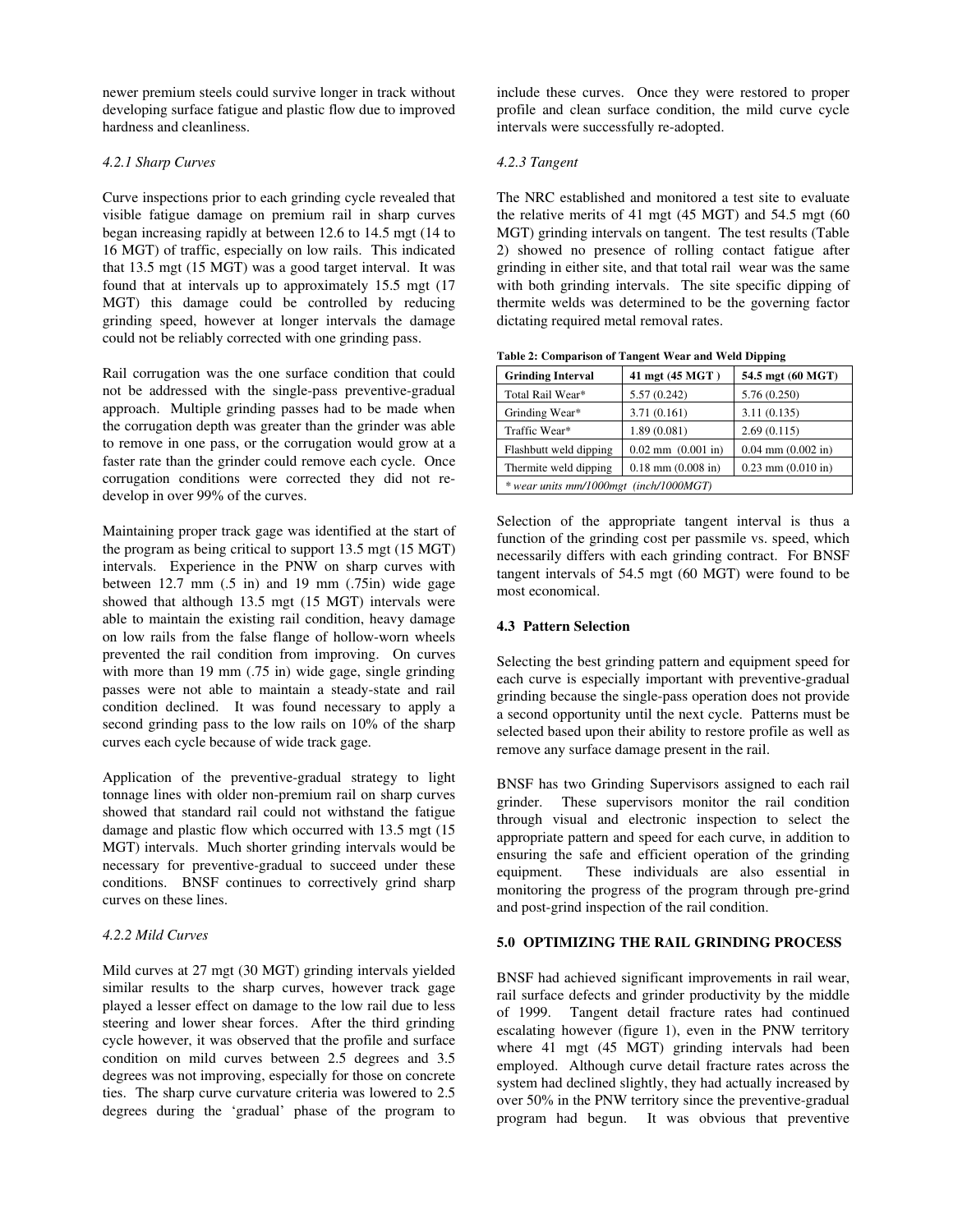grinding intervals and improved rail surface condition alone were not sufficient to control detail fracture rates. BNSF enlisted the aid of its grinding contractor, Loram Maintenance of Way Inc., and the NRC to devise a strategy to reduce detail fracture rates while also improving the efficiency of the preventive-gradual process. This effort was directed towards three primary areas: developing rail profiles to optimize wheel/rail interaction, determining the optimal grinding metal removal rate for preventive-gradual cycle intervals, and refinement of the rail grinding patterns.

# **5.1 Optimizing Rail Profiles**

An optimized rail-grinding practice includes target railgrinding profiles that promote a healthy wheel/rail interaction and reduce the rate of profile deterioration between grinding cycles. The NRC has developed a proprietary pummeling model [6] that applies measured worn wheel profiles to candidate rail profiles and derives distributions of contact stress, fatigue damage, stability and curving performance. Through an iterative process, the pummeling model is used to engineer rail profiles that optimize the wheel/rail interaction in tangent and curved track.

# *5.1.1 Rail Template Designs for BNSF*

For the PNW region, 800 wheels were profiled and an "average worn wheel profile" was generated. This average wheel was subsequently superimposed onto the existing NRC-LORAM Bar Gage profiles under a variety of measured track gage values and assumed values of rail rotation. The application criteria for the NRC templates were revised to specifically suit the PNW operation (Table 3). Analysis showed that the revised templates not only improve the wheel/rail interaction but also significantly reduce the amount of metal removal required for profiling [3].

In the Coal Loop, 1500 wheel profiles were measured from coal, intermodal and mixed freight trains. Dynamic rail rotation was measured in curves and tangent track on concrete ties. Rail profiles were measured in specific categories of curves and tangent track. Wheelset angle of attack was measured using a laser based system mounted on tangent track in between two mild curves. This information was applied in the new NRC pummeling model and it was shown that NRC-LORAM Bar Gage profiles were not optimal for the Coal Loop. A family of five different custom rail profiles were designed for the Coal Loop and are shown below in Table 3.

# *5.1.2 Coal Loop Tangent Rail Profiles*

The BNSF Coal Loop consists of 76% percent tangent track, with only  $3\%$  sharp curves  $(>2.5\degree)$ . An analysis of the measured wheel profiles showed a considerable number of hollow wheels, especially on intermodal vehicles [7]. Hollow wheels are responsible for significant damage to the low rail of sharp curves, especially if there is wide gage greater than  $12.7 \text{ mm}$  (0.5 in). Hollow wheels are also responsible for high lateral track forces (and low rail rollover derailments) and hunting in tangent track. Not only do they impact on track damage, hollow wheels cause rapid truck deterioration and increased fuel consumption by locomotives [8].

The Coal Loop track has good gage on tangent track  $(\pm 3)$ mm of nominal) and a central 200 mm (8 in) radius running band. Continuous running at the same contact band promotes hollowing at that position. The NRC developed new templates that provide two distinct running bands, separated by about  $12 \text{ mm}$   $(0.5 \text{ in})$  – one biased towards the gage (CL-TG) and the other biased towards the field (CL-TF). Both profiles were designed to avoid excessive reshaping of the rail by grinding, minimize contact stress, minimize surface damage, improve curving and minimize the potential for hunting. Figure 3 illustrates the impact of



**Figure 3: Contact distribution using the two CL templates when compared with the existing NRC-TT.** 

the new profiles on the distribution of contact – together the profiles broaden the pattern of wear on the wheel tread, reducing both the number of hollow wheels that develop

**Table 3: Comparison of revised NRC grinding templates on BNSF ("old" 1997, Pacific NorthWest "PNW" since 1998, Coal Loop "CL" starting 2001).** 

|                                             | High rail      |                | Low rail  |                    | <b>Template</b>              |     |                |       |
|---------------------------------------------|----------------|----------------|-----------|--------------------|------------------------------|-----|----------------|-------|
| Location                                    | Old            | <b>PNW</b>     | CL        | Curvature          | Gage                         | Old | <b>PNW</b>     | CL    |
| Sharp Corrective                            | H <sub>4</sub> | H <sub>3</sub> | <b>HS</b> | $> 3.5^{\circ}$    | $> 2.4$ mm $(1 \text{ in})$  | L2  | L <sub>3</sub> | L10   |
| Preventive $> 7^\circ$                      | H <sub>4</sub> | H2             | <b>HS</b> | $\geq 3.5^{\circ}$ | $> 12.7$ mm $(^1/2$ in)      | L2  | L2             | L10   |
| Preventive $3.5^{\circ}$ to $\lt 7^{\circ}$ | H <sub>4</sub> | H2             | <b>HS</b> | $> 3.5^{\circ}$    | $< 12.7$ mm $(^{1}_{2}$ in)  | L2  | L1             | L10   |
| Preventive $1.5^{\circ}$ to < 3.5°          | H <sub>3</sub> | H1             | HM        | $< 3.5^{\circ}$    | $< 12.7$ mm $(^{1}/_{2}$ in) | L2  | <b>TT</b>      | L10   |
| Preventive $\leq 1.5^{\circ}$               | H2             | TT             | TG/TF     | $< 1.5^{\circ}$    | All                          | L1  | TT             | TG/TF |
| Tangent                                     | TT             | TT             | TG/TF     |                    |                              |     |                |       |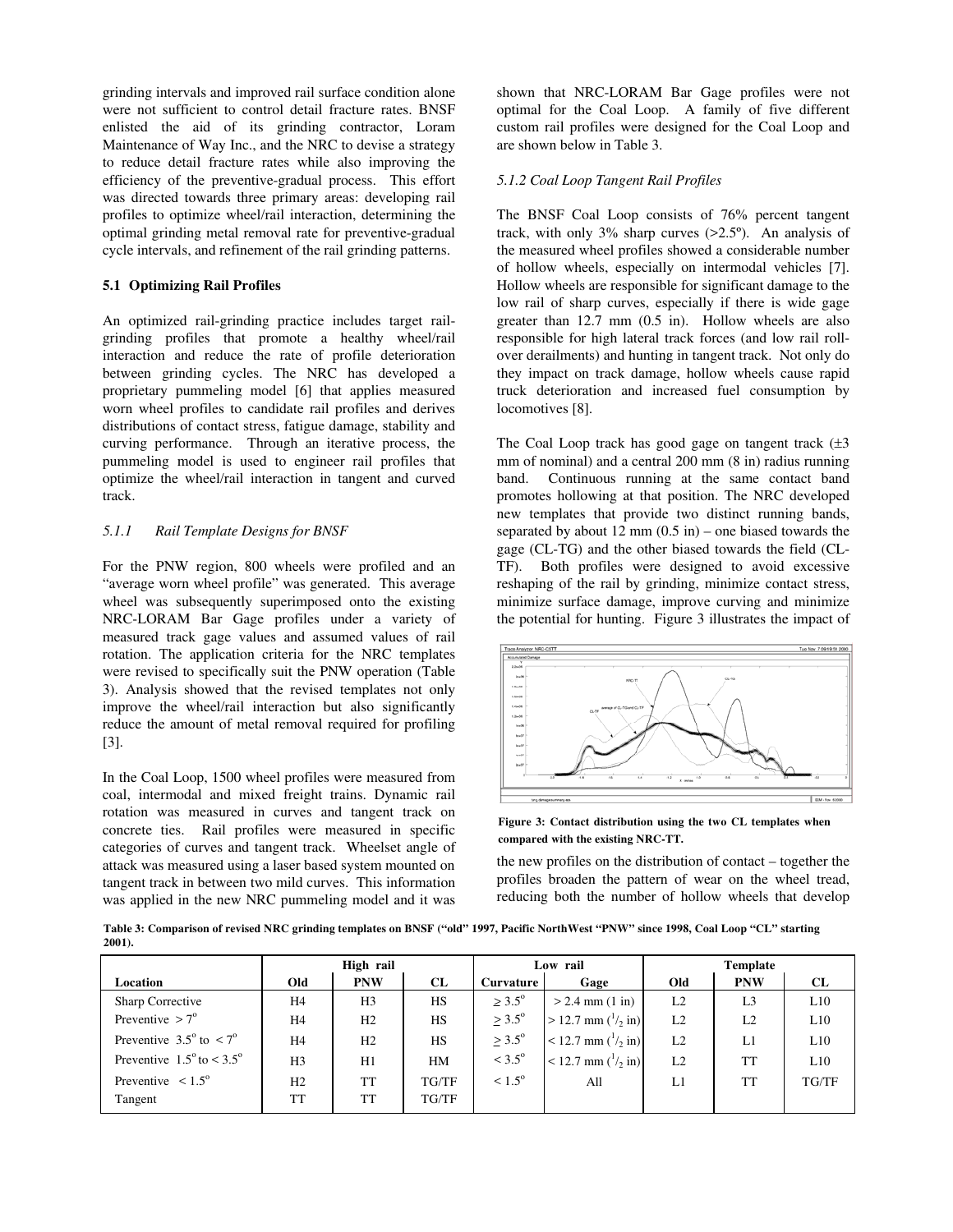and reducing the rate at which they hollow. The benefits of

this profile strategy will be increased rail life in both curves and tangent track, reduced grinding effort, lower lateral track forces (through better steering overall), increased wheel life and reduced fuel consumption.

### *5.1.3 Coal Loop High Rail Profiles*

Optimal high rail profiles must avoid concentrations of stress and fatigue and maximize the vehicle curving performance. Pummeling analysis showed that the NRC high rail templates exhibit excessive contact-stress and poor curving when mated with the Coal Loop worn wheels. Much improved profiles were developed for the high rail of mild (CL-HM) and sharp curves (CL-HS). Figure 4 illustrates the substantial improvement in fatigue damage distribution for the new profiles compared with the current NRC templates. The amount of metal that must be removed to re-profile the rail is reduced by 0.38 mm (0.015 in) and 0.63 mm (0.025 in) for mild and sharp curves respectively. As well, the steering performance of vehicles is substantially improved.



**Figure 4: Plot of A) surface fatigue distribution for the NRC-H1 and CL-HM in mild curves and B) the distribution of expected internal fatigue damage for NRC-H2 and CL-HS profiles in sharp curves.** 

#### *5.1.4 Coal Loop Low Rail Profiles*

The presence of hollow wheels on heavy haul railroads has dictated heavy field side grinding in the past. The BNSF required even more field-side relief of the low rail than most, due to wide gage problems in curves. Under preventive grinding and with modern steels, less metal needs to be removed. A pummeling analysis was carried out on the three NRC low rail templates, and an improved design, called the CL-L10, was eventually developed. As it was impossible to avoid low-rail/false-flange contact without removing a prohibitive amount of metal, NRC chose instead to reduce the contact stress associated with each contact by using a 250mm (10 in) head-radius instead of the existing 200mm (8 in). The final design reduced the surface damage index by 30% for mild curves and 23% for sharp curves. The steering moment was little affected by the low rail design. The CL-L10 reduces metal removal by 75% compared to the NRC-L2 (figure 5), which translates into improved rail grinding production and increased rail

life. The CL-L10 will be applied to all low rails of mild and sharp curves, rather than the three profiles currently used.



**Figure 5: A comparison of the new CL-L10 and previous NRC-L2 rail templates.** 

## **5.2 The Optimal Metal Removal Rate**

The optimal wear rate is the rate of wear required to just control rail surface fatigue. Insufficient wear results in rail fatigue, while excessive wear reduces rail life. The optimal wear rate will vary across a property and depend on differences in tonnage and axle load, type of traffic, rail metallurgy, track curvature, environment / season, track gage, lubrication standards, etc. Under preventive (gradual) grinding, the grinder should remove only a thin skin of fatigued and micro-cracked metal from the rail surface, artificially controlling the wear rate but leaving behind a healthy work-hardened layer.

The NRC determined the optimal wear rate by first analyzing service worn premium rail samples from the PNW to determine the fatigue crack growth rates and direction of propagation. As shown in the micrograph of Figure 6, the sharp curvature (6º), high-rail gage corner of was free of fatigue while only short, approx. 0.35mm (0.014 in), perpendicular cracks were found on the ball of the rail. This demonstrated that the current grinding interval and metal removal rate on sharp curves was adequate to control fatigue. The same study found that a 27 mgt (30 MGT), one-pass grinding program, was unable to control surface fatigue - much deeper, 1 mm (0.040 in) oblique cracks populated the rail [9].



**Figure 6: Distribution of surface cracks in a sharp-curve high-rail under preventive grinding.** 

The NRC next examined metal removal plots generated from before and after grind profile measurements at the test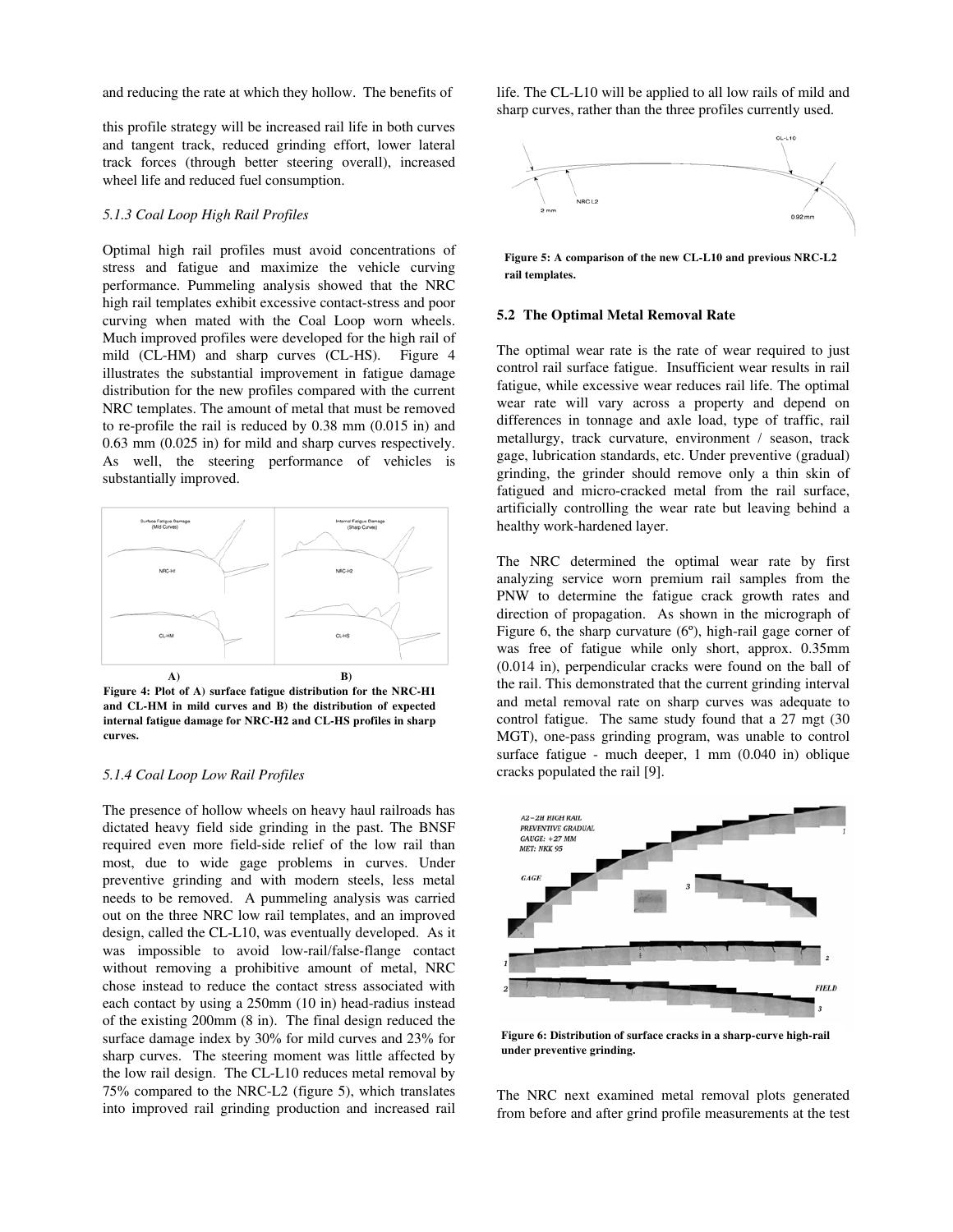curve sites. These were compared to dye penetrant photographs showing the state of cracks on the rail surface to determine if the metal removal at various locations on the rail was sufficient. These were examined over several grinding cycles on each curve to determine the minimum metal removal required to control crack formation and growth.

The optimal metal removal rate for sharp curve high rails at 13.5 mgt (15 MGT) grinding intervals was found to be 0.1 mm (0.004 in) on the center ball area and 0.25 mm (0.010 in) on the gage corner. These figures also correlated with NRC's findings in studying metal removal and cracks at 41 mgt (45 MGT) tonnage intervals (§ 4.2.3). These metal removal depths were adopted as minimum metal removal targets for all curves on preventive cycles. BNSF elected to increase the minimum metal removal rate for tangent at 54.5 mgt (60 MGT) intervals to 0.15 mm (0.006 in) ball and 0.30 mm (0.012 in) gage to account for the longer interval and to control weld dipping.

The final step of implementing the optimal metal removal rate required determining the metal removal for each of BNSF's grinding patterns at various grinding speeds. Loram collected over 500 metal removals at speeds ranging from 9.6 to 19.2 kph (6 to 12 mph) behind its grinding machine working on the PNW [10]. Loram analyzed the collected data and developed tables for each pattern giving the maximum grinding speed to ensure the optimal metal removal rate at a 90% confidence interval. These maximum grinding speeds were instituted on all grinding territories.

Comparison of the grinding speeds recommended by the optimal metal removal rate to typical speeds actually used on curves revealed that most grinding was done at speeds below the maximum speed – indicating an opportunity to improve grinding and rail wear performance by increasing speed. On tangent however, grinding speeds up to 50% higher than the maximum recommended were in use. Although the metal removal at the higher speeds was sufficient to maintain the desired rail profile, close examination of the rail surface showed that older preexisting fatigue cracks were not being addressed.

### **5.3 Grinding Pattern Refinement**

BNSF has used generally the same grinding patterns since 1993. These patterns were fine-tuned when created to match the existing rail condition to the NRC-Loram BAR Gage profiles. As grinding machine configurations changed over the years the patterns were automatically mapped to the new equipment configurations, introducing minor variations from the original pattern at each iteration. The typical rail shape also changed over time due to changing traffic, loads and wheel profiles. The two factors combined to result in patterns which often exhibited ridges at various locations on the rail surface, and were not well suited to meeting the rail profiles desired.

A redesign of the grinding patterns was necessary to improve the efficiency of the preventive-gradual strategy. Rail and profile specific patterns concentrate the metal removal where it is needed most to address profile and rail surface conditions without wasted metal removal on areas of the rail which don't need it. Improved patterns also reduce crack growth rates through closer conformance to the desired profile and better geometric smoothness.

BNSF developed a proprietary software model based upon the principles of Malkin [11] and Kalousek et al [2] to model grinding pattern metal removal on an individual grinding wheel basis. This technique allowed the This technique allowed the examination of the effects initial rail shape and prior grinding facets have on the metal removal distribution.

Rail profiles prior to grinding were collected and superimposed against the desired rail templates to generate the metal removals required. New patterns were then designed to duplicate those proportions across the rail surface.

Examination of the existing patterns with the model revealed areas on the rail with very wide facets and sharp delta angles between them. These geometric deviations result in higher contact stresses on the rail. Under elastic theory the wheel and rail surfaces first come into contact at one point. Under full loading the two bodies approach each other by 0.1 mm (0.004 in), which is called the Hertzian spring [6]. The contact stress between these two bodies will be greatest at the points which came into early contact and least at points which came into contact last. The model was used to redesign the patterns to reduce the facet widths and improve the geometric smoothness of the surface.

At the beginning of the PNW initiative the grinding machine on that territory was reconfigured from an "X" pattern design, a symmetrical configuration with grinding angles working from the gage and field towards the ball then back down to the gage and field, to a "V" pattern design, where the grinding angles progressed from the gage and field at the front of the machine to the ball at the rear of the machine. The "V" configuration was believed to offer a more efficient metal removal distribution for the preventive-gradual strategy. BNSF's model showed that the "V" was more efficient, however with one potentially significant side effect. On most patterns the first two or three gage corner facets ground were completely covered by facets of the following grinding wheels. Although the first wheel was grinding at 45 degrees to gage, the angle of the first facet left on the rail surface was between 30 and 38 degrees. 45 degree gage facets are believed to be important to preventing shell development [12], and in reducing contact stress at the lower gage corner. This potential problem was resolved by inverting the order of the first three grinding wheels, thus ensuring that a 45 degree facet is left.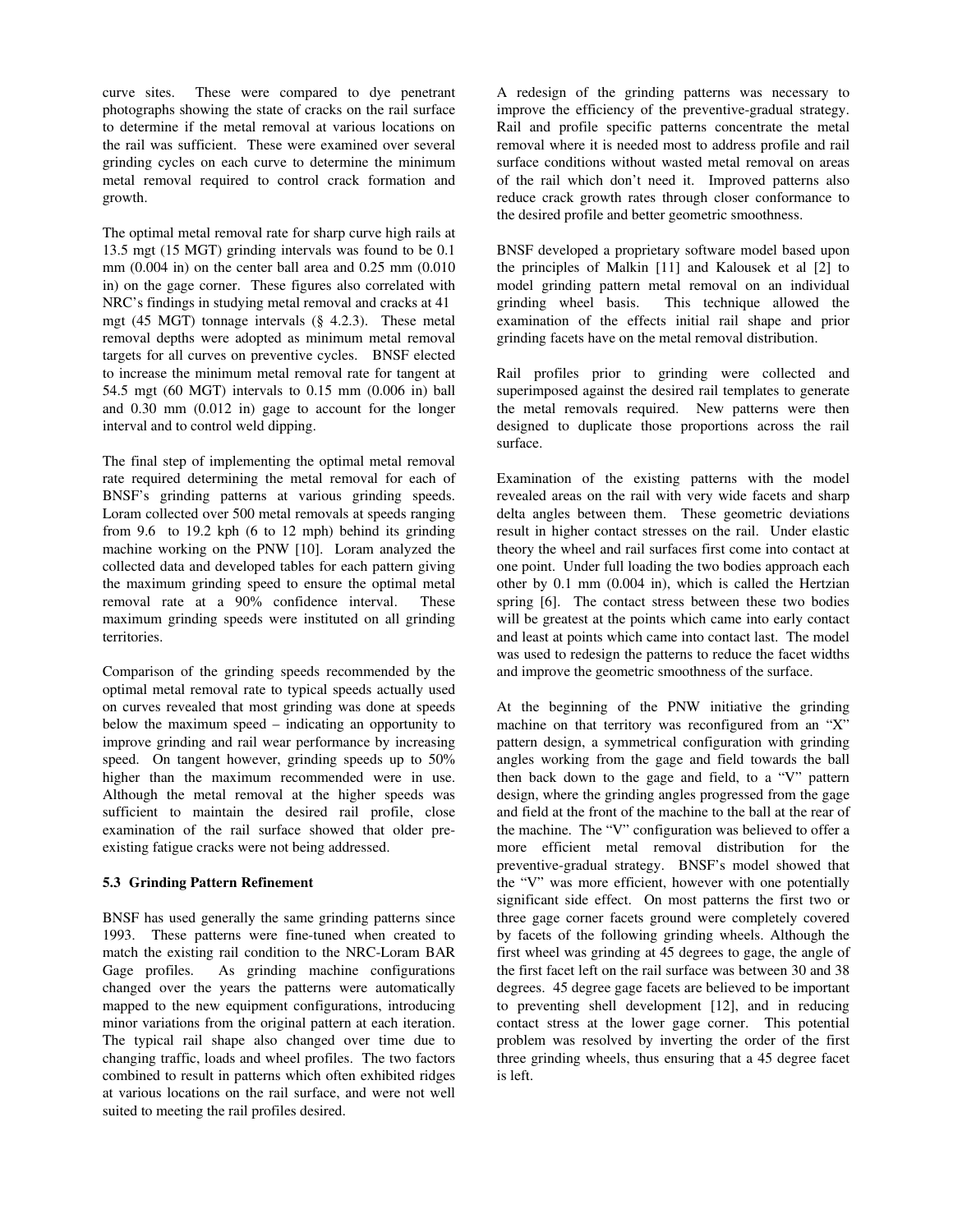## **6.0 RESULTS**

Through adoption of the preventive-gradual grinding strategy BNSF has achieved significant productivity gains in its rail grinding program. Comparing 2000 performance to 1997, grinder utilization improved by 31%, grinding passes per curve per year decreased from 3.9 to 2.4, and the mean cycle interval declined from 56.2 to 24.5 mgt (62 to 27 MGT). These gains directly translated into the ability to cover more territory with the same amount of grinding resources, at a lower cost.

## **6.1 Rail Wear**

A 8 km (5 mile) long test area was established on the PNW corridor to measure the effects of different grinding strategies on rail wear. The test site consisted of 10 curves between 5°51' and 6°31' curvature, and two mild curves. Train speeds averaged 48 kph (30 mph) at under balanced speed, on concrete tie track. Annual tonnage during the test varied between 55.3 and 60.7 mgt (61 and 67 MGT).

The following grinding strategies were applied to specific curves in the test site to determine the relative merits of each approach:

- **No Grind** Correctively ground prior to the beginning of the test to remove all visible surface defects, then left unground for the duration of the test.
- **Maintenance**  Correctively ground at 27 mgt (30 MGT) intervals
- **Corrective**  Correctively ground at 54.5 mgt (60 MGT) intervals
- **Preventive-Gradual** 1 pass preventive-gradual intervals of 13.5 mgt (15 MGT)
- **Preventive-Immediate** Correctively ground at the start of the test, then 1 pass preventive grind at intervals of 13.5 mgt (15 MGT)

Rail surface conditions were extremely poor at the beginning of the test. All curves except the preventivegradual received 3-5 passes on the high-rails and 5-9 passes on the low rails to remove all visible surface defects and cracks.

Rail wear test results after the first year of the PNW preventive-gradual initiative were presented in [3]. The test sites continued to be monitored over the second year of the program until 113 mgt (125 MGT) of traffic and 8 grinding cycles of 13.5 mgt (15 MGT) intervals had been completed.

The second year rail wear data is shown in figure 7. Although the no-grind scenario exhibited low wear, the development of severe spalling and corrugation on the low rail, and heavy checking and shell development on the high rail precluded this approach as a viable option.

Two fixed wayside rail lubricators were installed in the test site at the end of the first year. Gage face rail lubrication improved significantly in the second year, as evidenced by the lower gage face wear for all strategies except no-grind.



**Figure 7: Grinding strategies in the test site, showing total wear from grinding and traffic after 125 MGT (bottom segment of each bar shows results at end of first year).** 

The effects of wide gage on low rail wear can been seen in the second year preventive immediate results. False flange contact on the center of the low rail caused rapid flattening, fatigue crack formation and accelerated rail wear.

The test results show that the preventive-gradual method is the most effective strategy for minimizing total rail wear. As a result of the preventive-gradual strategy and improved rail lubrication practices, BNSF's 2000 curve rail relay program was 44% lower than 1997 levels.

# **6.2 Rail Surface Condition**

In the test site the preventive-gradual and preventiveimmediate curves demonstrated the best and most consistent rail surface condition, while corrective and nogrind yielded the worst, with significant checking, shells, spalls and corrugation.

Rail surface condition on BNSF has improved dramatically on its preventive-gradual territories. Premature rail relay because of rail surface condition in 2000 was 53% lower. Additionally main track rail detection exceptions, where poor rail surface condition prevents ultrasonic rail flaw inspection, have decreased from 238 locations in 1998 to 5 in 2000.

# **6.3 Detail Fracture Rates**

Tangent detail fractures in 2000 declined 16% from 1999 levels, the first significant reduction in 8 years. Detail fractures on curves were at a 10 year low. BNSF believes these reductions are a direct result of the grinding optimization methods instituted at the end of 1999 (§ 5).

## **7.0 CONCLUSIONS**

The preventive-gradual grinding strategy has been shown to be the most effective approach for transitioning a rail maintenance program to preventive grinding. The strategy allows preventive grinding intervals to be adopted immediately, without the initial cost of restoring the rail to a good surface condition, and with no increase in grinding